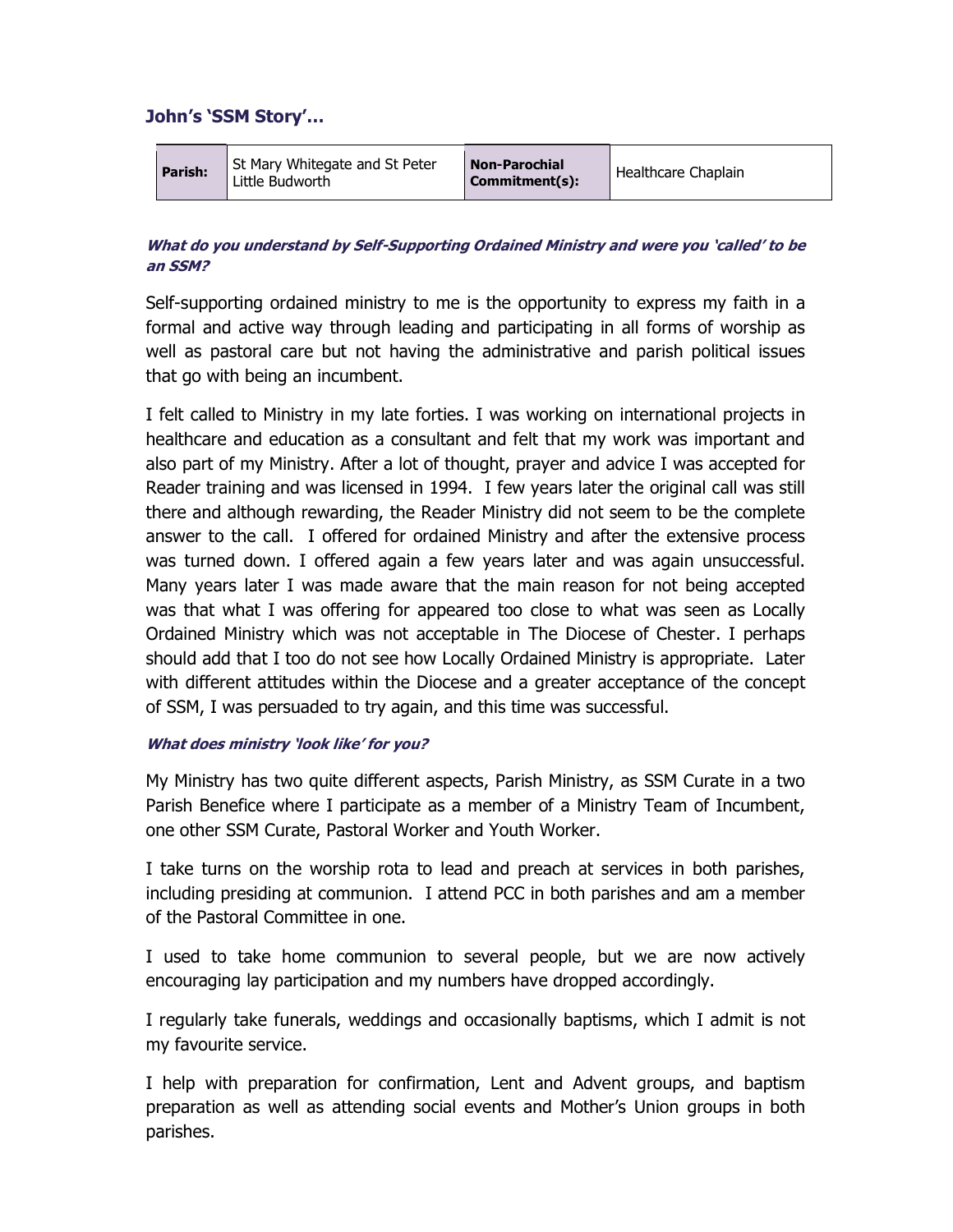The other part of my Ministry is Healthcare Chaplaincy, as Spiritual Care & Chaplaincy Coordinator at St Luke's Hospice in Winsford which I am licensed to by the Diocese. I also provide out of hours chaplaincy cover at Leighton Hospital, having been a volunteer chaplain there for several years when a Reader.

The out of hours chaplaincy mainly consists of being available three months of the year, in my case March, July and November, to respond for any call for an Anglican Chaplain outside normal working hours. The reality is it is usually in the early hours of the morning to give a blessing for someone at end of life or just having died and to pray with the relatives. It can be varied from elderly patients to still births, those with chronic illness to major trauma of accidents.

The work at the hospice is even more varied, primarily I am available 24/7 to patients, relatives, staff and volunteers of the hospice. Much of my time is spent just being there and talking with people whether Christian, another faith, or no faith and trying to answer their questions and listen to the things they do not feel they can discuss with their relatives or friends.

During my time at the hospice we have had two weddings and a pre-wedding, a modified marriage service, so that the couple were not married at the end of it, but so that the father of the bride could feel he had taken part as he died a few weeks before the date of the wedding.

In some instances home visits may be necessary after patients have perhaps come to faith while attending day hospice and have no contact with their home church and the local church is not prepared to visit them, and I am also asked to take funerals from time to time by families I have come to know during the time their relative was with us.

During normal times we have a communion service every Tuesday and Thursday when day hospice is open, plus remembrance evenings which end with a short service each quarter for relatives who have lost family members in the hospice.

In addition, we help with introducing our service to new staff and volunteers at induction, offer training in aspects of palliative spiritual care and also support all aspects of life at the hospice.

### Would you say the real focus of your ministry is non-parochial?

In one sense yes, but it is a bit more complicated than that. Initially as a Reader my ministry was predominantly parochial, supporting the incumbent in those things which I was licensed to do, but over time I gained the confidence to talk more about my faith in different situations and, working internationally, had the privilege of learning from conversations with people of several other faiths, and none, from a variety of cultural backgrounds. This extended my confidence further.